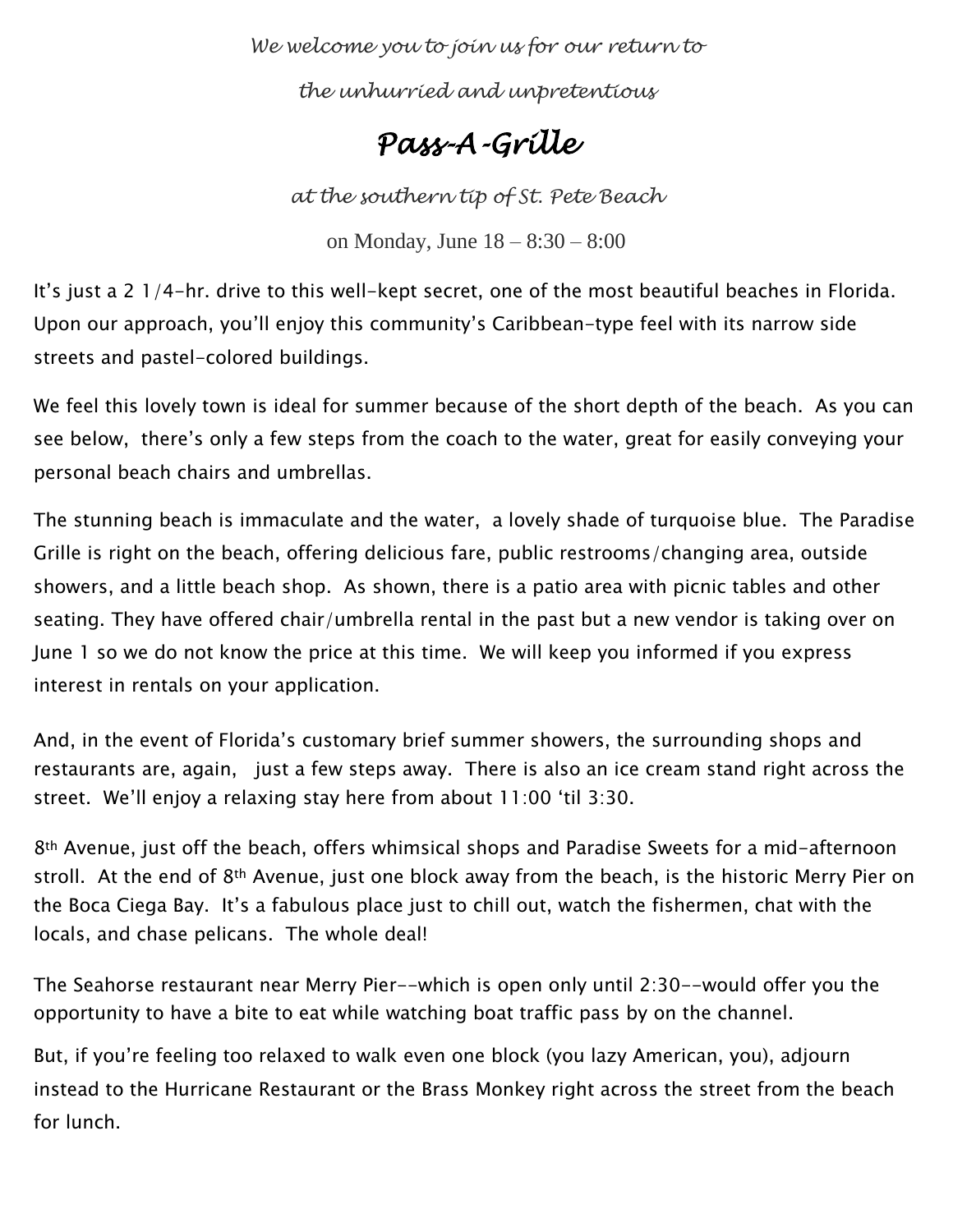Unfortunately the Gulf Beaches Historical Museum which is just 200 feet away is not open on Mondays. However, the museum has installed the bell shown below to be rung at each sunset.

In Pass-A-Grille, prepare yourself for a laid-back refreshing dip into the past. The city's motto is: "Practice the Art of Loving Life"

# We must alert you to the fact that there is no lifeguard in Pass-A-Grille. Please take that into consideration when deciding whether you wish to join us on this trip.

## Restaurants in Pass-A-Grille - Start lickin' your lips !

### Right on the Beach

#### Paradise Grille

The Paradise Grille is literally on the beach! They serve breakfast, lunch and dinner, each with a wide variety of options. Under new ownership as of June 1. Hope it's as delicious as always!

#### Across the Street from the beach

#### The Brass Monkey 709 Gulf Way [www.thebrassmonkey.net](http://www.thebrassmonkey.net/)

The Brass Monkey—with its  $2^{nd}$  floor view of the water-- has a wide selection from wings to burgers to pizza to sandwiches and wraps. Best backfin crab cakes in the State of Florida.

The Hurricane Restaurant 807 Gulf Way [www.thehurricane.com](http://www.thehurricane.com/)

Paradise Sweets 709 Gulf Way Coffees, tea, and ice cream "One word: delicious!!!!!"

#### On the Intracoastal Waterway 1 block away

The Seahorse 800 Pass-A-Grille Way

The Seahorse is an ideal place for a channel-front breakfast or lunch! The beautiful view of the water, delicious food and a quaint atmosphere are sure to please! Only open til 2:30

\*\*\*\*\*\*\*\*\*\*\*\*\*\*\*\*\*\*\*\*\*\*\*\*\*\*\*\*\*\*\*\*\*\*\*\*\*\*\*\*\*\*

As if that isn't enough to whet your appetite, here are the 3 restaurants --all within about 2 blocks of each other--that we are asking you to select from for our dinner in Tampa on the way home. Because their managers need to bring in sufficient staff and delicious food to meet our needs, they would appreciate knowing how many of us to expect. So please take a few minutes